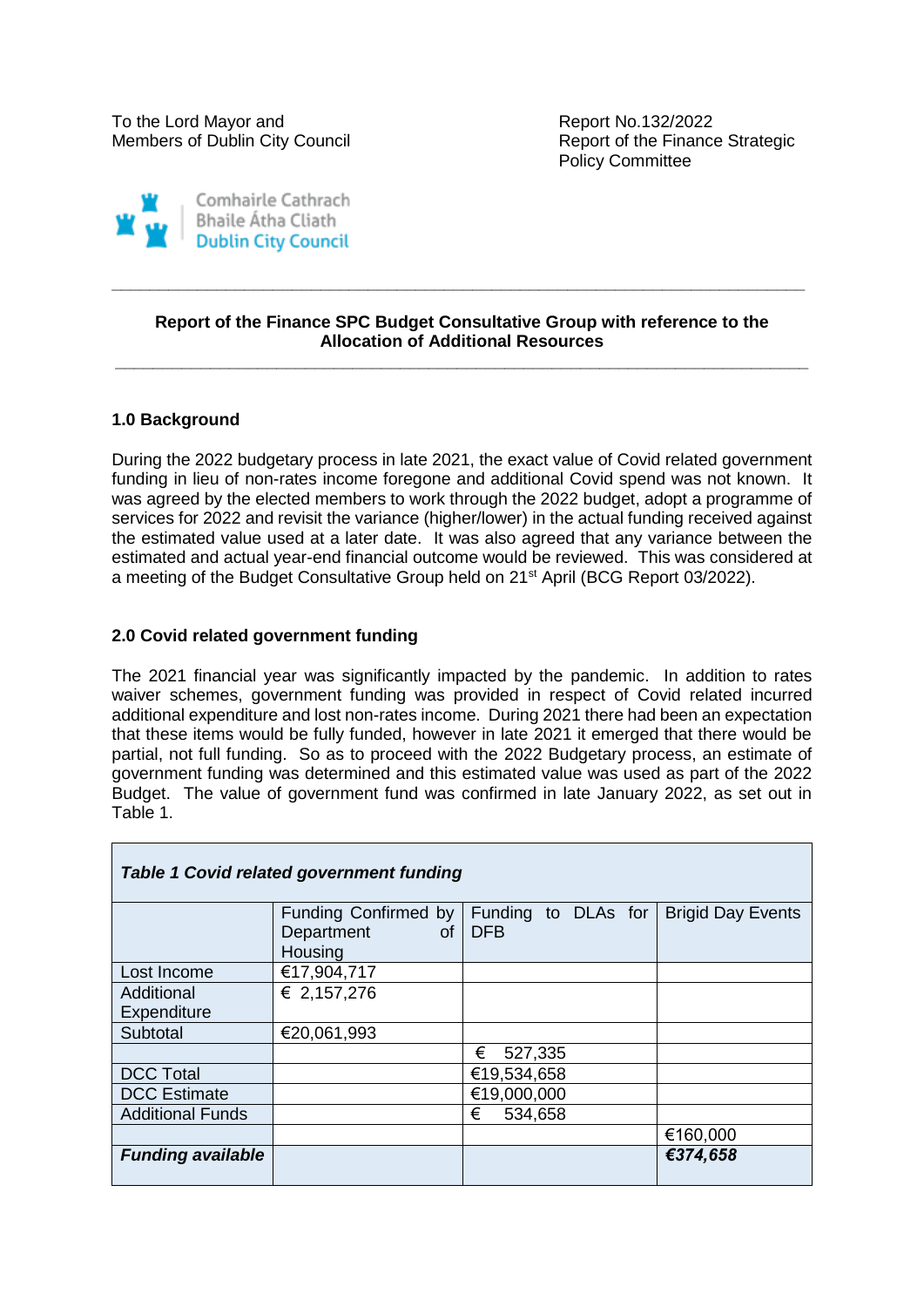# **3.0 Year end 2021 Outcome**

As part of the annual budgetary process, an estimate is made of the likely overall year-end financial outcome for DCC. The actual outcome may vary with the estimated outcome (higher or lower) for many reasons across both income and expenditure. DCC's 2021 Annual Financial Statement (AFS) was completed at the end of March 2022 and is an agenda item for the May City Council meeting. The actual 2021 financial outcome for DCC was €6.5m above the value estimated in October 2021, details provided below in Table 2. It is worth noting that the year-end outcome can greater or less than the estimated outcome, depending on circumstances. Principal factors contributing to the increased value are lower payroll related spend than estimated of €4.9m, higher parking related income (of €1m) and higher NPPR related income (€0.6m) than estimated.

| Table 2: DCC 2021 Financial Year outcome                       | €m      |
|----------------------------------------------------------------|---------|
| Revenue Expenditure on City Council Service                    | 1,165.8 |
| Revenue Income<br>(Government Grants, Service Charges & Rates) | 1,172.3 |
| Excess of Income over Expenditure                              | 6.5     |

The value of funds then discussed by BCG members of the BCG was €6.875m being €6.5m year-end balance and €375k additional Covid funding.

### **4.0 Impact of Inflation**

#### *Current Context*

In late 2021 as the 2022 budget was being prepared, the 2022 inflation forecast was to rise to 5.7% and fall to 2% by year-end. Inflation is now at a 22 year high of 6.7% in March 2022, increased from 5.6% in February 2022. The Central Bank has indicated that inflation could rise further, to above 8% in the coming months. Key factors contributing to growing inflation are energy prices (electricity, gas, fuels) and supply chain issues initially arising through Covid now deepened by the Russian invasion of Ukraine.

DCC costs impacted by higher inflation include electricity, gas, fuel and any good or service with fuel as a component will be impacted. Spend on items such as loan repayments, contributions to other authorities are excluded as is Payroll for now as any increases in payroll are determined by Government.

# *Estimated DCC Impact*

A review of DCC 2022 estimated spend has been carried out. The total revenue budget has a value of €1,130m (100%). Elements of that budget not yet impacted by inflation are payroll €475m (42%), DCC (A) expenditure €165m (14.6%), housing recoupable expenditure €286m (25.3%) and insurance  $\epsilon$ 28.7m (2.5%). Elements that are impacted by inflation are energy €15.4m (1.4%) and DCC (B) expenditure €160m (14.1%)

Applying a 5% increase for 9 months to DCC (B) expenditure results in an inflation factor of €6m. With regard to electricity, an additional €1.8m will be paid due to a 63% increase on electricity excluding public lighting from 1<sup>st</sup> June 2022. The increase in respect of public lighting amounts to €66k. Inflation will have a €957k impact on fuel and €867k additional payments for gas are expected due to a 63% increase from June. In total then, energy related